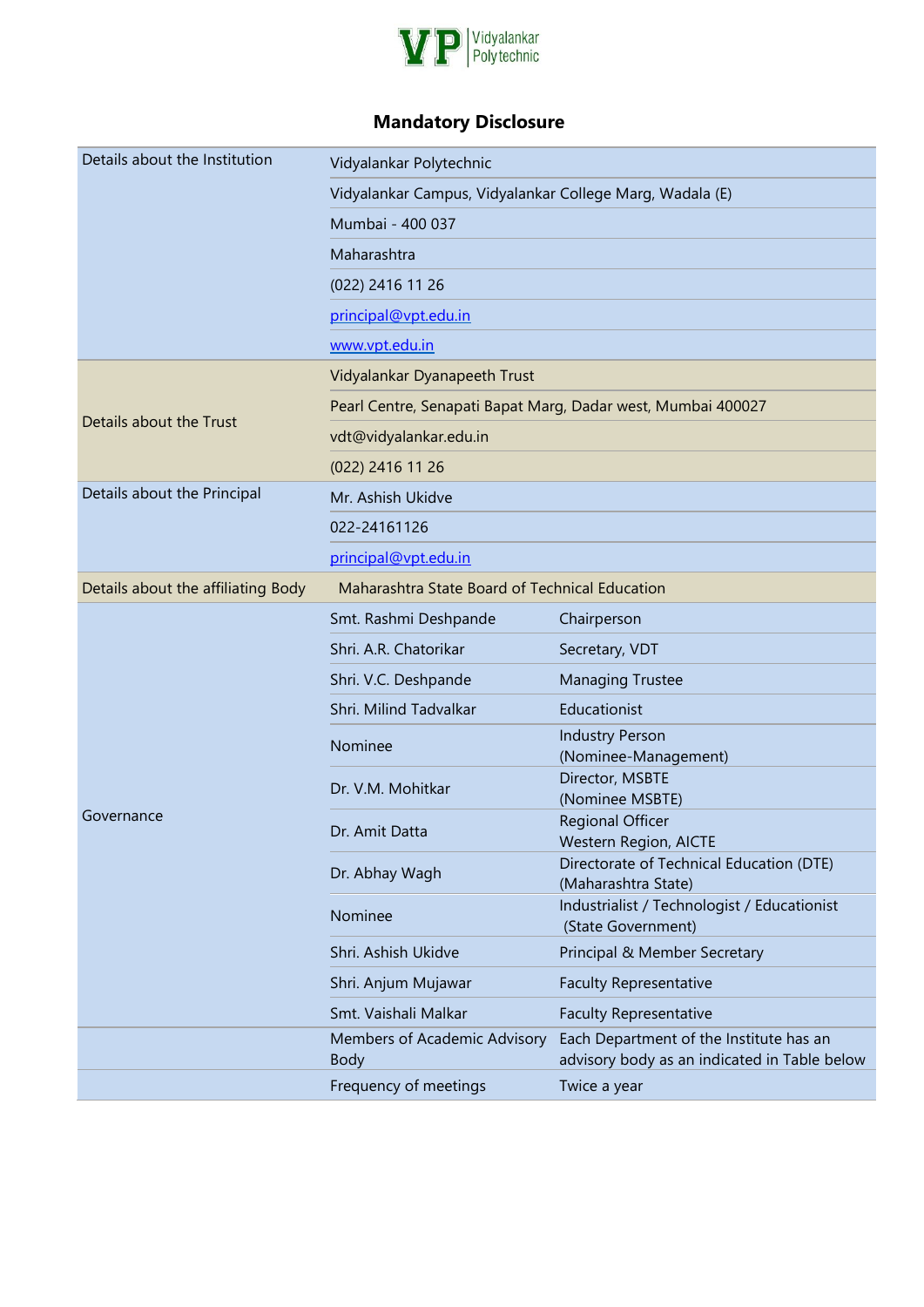

## **Organogram of the Institute**

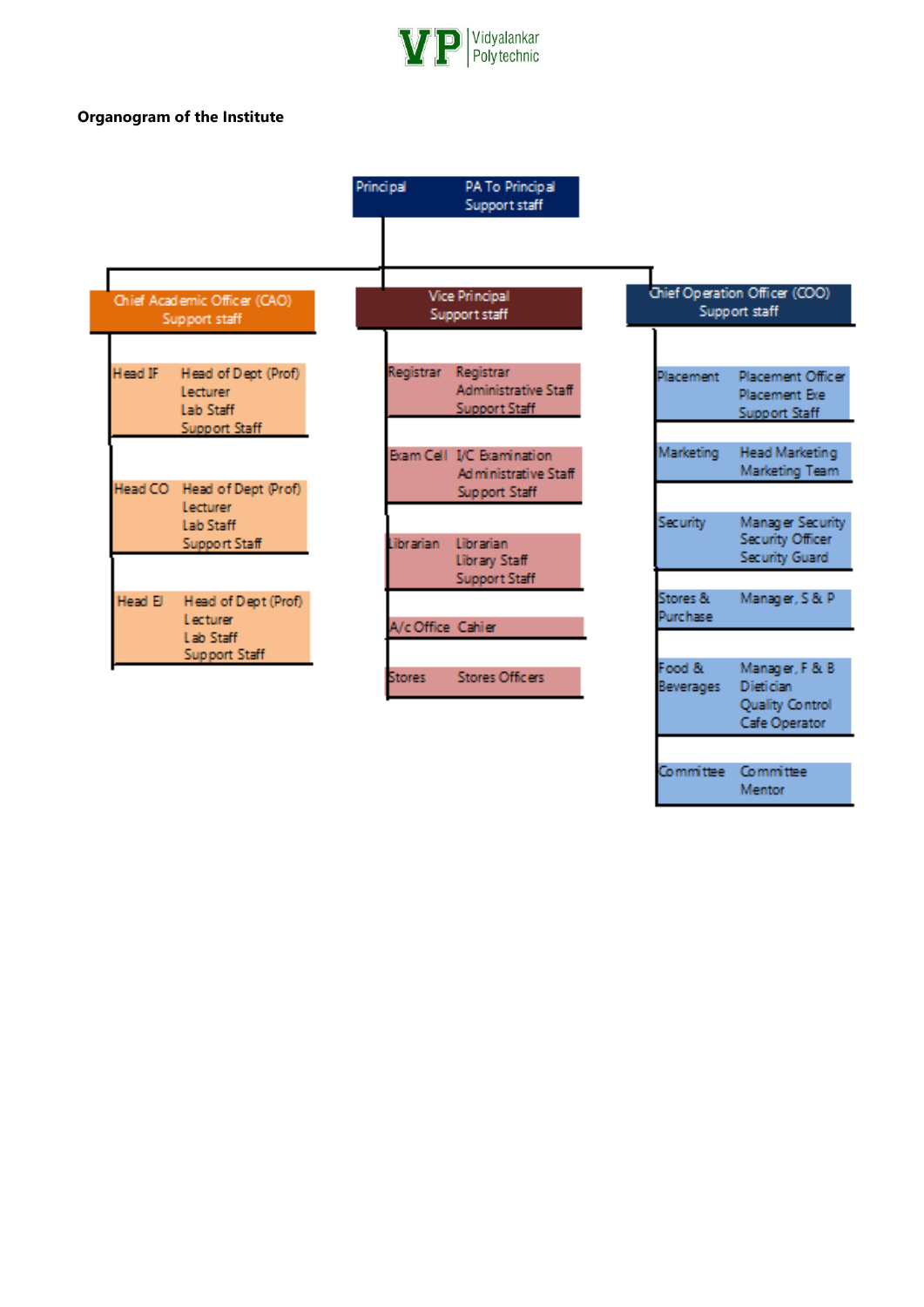

| Nature and Extent of<br>involvement of Faculty and<br>students in academic<br>affairs/improvements | The Institute has a strategic plan for development where the goals and action<br>plans are stated and are aligned with the Institutes Vision and Mission. The plans<br>are developed by the Steering Committee in consultation with Principal and<br>approved by the Governing Body.                                                                                                                                                                                                                                                                                                                                                                                                                                                                                                                                                                                                                                                                                                                                                                           |
|----------------------------------------------------------------------------------------------------|----------------------------------------------------------------------------------------------------------------------------------------------------------------------------------------------------------------------------------------------------------------------------------------------------------------------------------------------------------------------------------------------------------------------------------------------------------------------------------------------------------------------------------------------------------------------------------------------------------------------------------------------------------------------------------------------------------------------------------------------------------------------------------------------------------------------------------------------------------------------------------------------------------------------------------------------------------------------------------------------------------------------------------------------------------------|
| Mechanism/ Norms and<br>Procedure for democratic/ good<br>Governance                               | The principal is the academic & administrative head who monitors the overall<br>functioning and has powers for academic, administrative, finance and institute's<br>growth. For efficient functioning, the day-to-day administration is coordinated<br>by HODs, academic administration. Training & Placements, Internships and<br>Committee activities are coordinated by HODs of respective department. VP has<br>decentralized its operations and has delegated authority at various levels to<br>ensure good governance. There is a structured delegation of authority that<br>encourages the academic leadership among the faculty within subject disciplines,<br>peer groups through clusters and researchers through minor research proposals.<br>Faculty are also empowered to decide academic/administrative/co-<br>curricular/extra-curricular<br>activities.<br>Such decentralization<br>strengthens<br>administrative skills with professional responsibility and accountability that<br>ensures broader participation in decision-making process. |
| Student feedback mechanism<br>on Institutional<br>Governance/faculty<br>performance                | In every semester student's feedback is taken twice (Mid sem and End sem<br>feedback) for every course and faculty associated with their class/ course. This<br>feedback is analyzed and discussed with concerned faculty by of Head of the<br>Department.                                                                                                                                                                                                                                                                                                                                                                                                                                                                                                                                                                                                                                                                                                                                                                                                     |
| Grievance redressal mechanism<br>for faculty, staff and students                                   | As per the Statutory requirement the Institute has duly constituted Grievance<br>redressal committee. Every student is assigned a mentor where students can put<br>forward their grievances (if any), they can also discuss the same with respective<br>Head of the department. For Faculty and staff same procedure is followed.<br><b>Click Here</b>                                                                                                                                                                                                                                                                                                                                                                                                                                                                                                                                                                                                                                                                                                         |
| Establishment of Anti- Ragging<br>Committee                                                        | As per the Statutory requirement the Institute has duly<br>Committee<br>constituted<br>Anti-Ragging<br>with<br>Anti<br>Ragging Squad.<br><b>Click Here</b>                                                                                                                                                                                                                                                                                                                                                                                                                                                                                                                                                                                                                                                                                                                                                                                                                                                                                                     |
| <b>Establishment of Internal</b><br>Complaint Committee (ICC)                                      | As per the directive received from the Government of Maharashtra State, the<br>institute has duly constituted the Mahila Takrar Nivaran Samiti / Internal<br>Complaint Committee (ICC) on 20 January 2014 to look into the grievances<br>related to female Students/ Staff in the institute. For further details,<br><b>Click Here</b>                                                                                                                                                                                                                                                                                                                                                                                                                                                                                                                                                                                                                                                                                                                         |
| Establishment of Committee for<br>SC/ST                                                            | SC/ST cell has been constituted by the institution to resolve<br>all the matters related to the SC/ST students and staff. For further details.<br><b>Click Here</b>                                                                                                                                                                                                                                                                                                                                                                                                                                                                                                                                                                                                                                                                                                                                                                                                                                                                                            |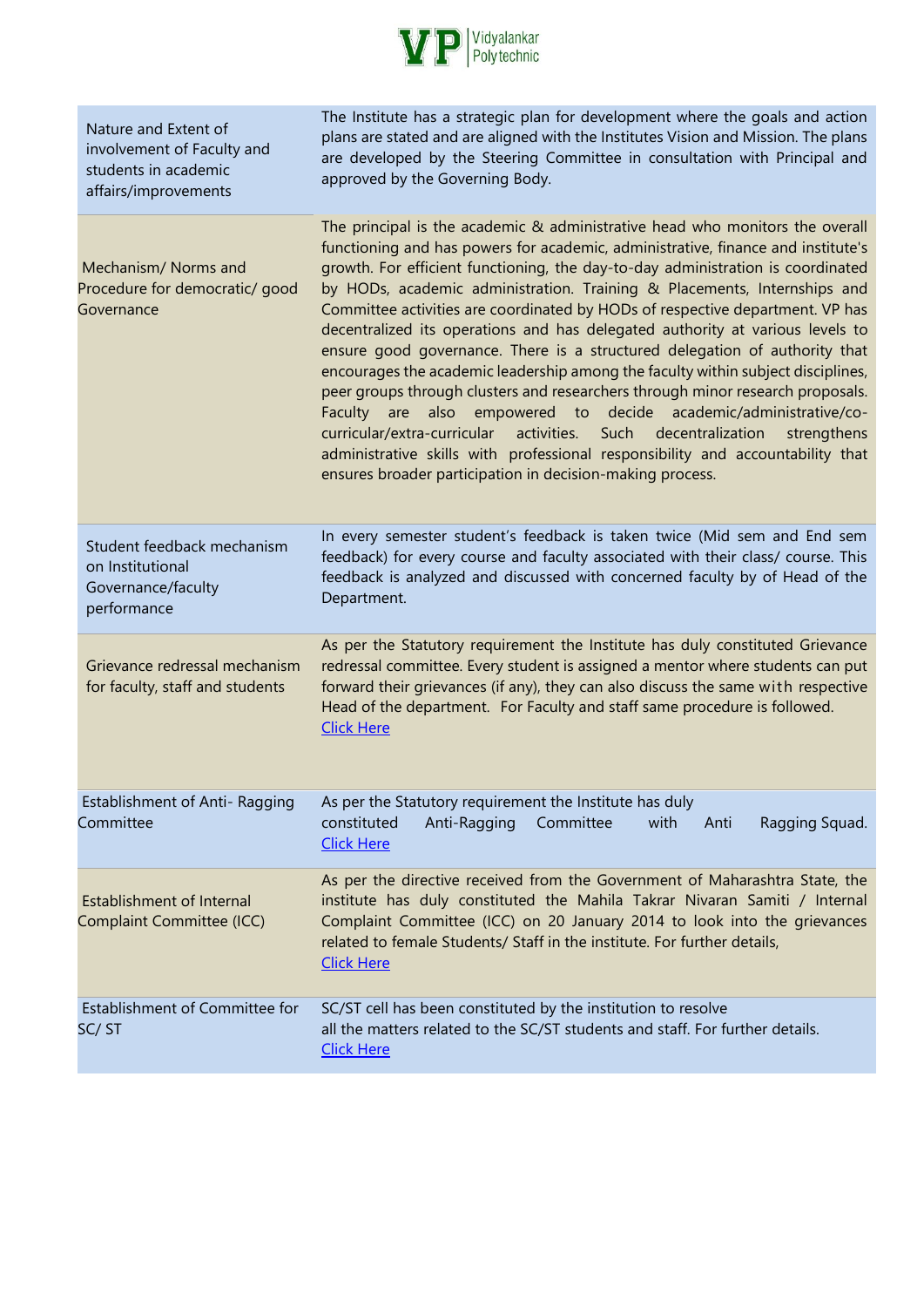

|                                                                                                                                                                                                                             | Diploma in Information Technology |                                                                                                                                                                                                                                                                                                                                                                                                                                                                                        |                              |
|-----------------------------------------------------------------------------------------------------------------------------------------------------------------------------------------------------------------------------|-----------------------------------|----------------------------------------------------------------------------------------------------------------------------------------------------------------------------------------------------------------------------------------------------------------------------------------------------------------------------------------------------------------------------------------------------------------------------------------------------------------------------------------|------------------------------|
| Programme offered                                                                                                                                                                                                           | Diploma in Computer Engineering   |                                                                                                                                                                                                                                                                                                                                                                                                                                                                                        |                              |
|                                                                                                                                                                                                                             |                                   | Diploma in Electronics and Telecommunication Engineering                                                                                                                                                                                                                                                                                                                                                                                                                               |                              |
| Name of the Programmes<br><b>Accredited by AICTE</b>                                                                                                                                                                        | Diploma in Information Technology |                                                                                                                                                                                                                                                                                                                                                                                                                                                                                        |                              |
|                                                                                                                                                                                                                             | Diploma in Computer Engineering   |                                                                                                                                                                                                                                                                                                                                                                                                                                                                                        |                              |
|                                                                                                                                                                                                                             |                                   | Diploma in Electronics and Telecommunication Engineering                                                                                                                                                                                                                                                                                                                                                                                                                               |                              |
| <b>NBA Accreditation status:</b>                                                                                                                                                                                            |                                   | All the three Programs are accredited for three years (up to June 2023)                                                                                                                                                                                                                                                                                                                                                                                                                |                              |
|                                                                                                                                                                                                                             | Diploma in Information Technology |                                                                                                                                                                                                                                                                                                                                                                                                                                                                                        |                              |
|                                                                                                                                                                                                                             | Diploma in Computer Engineering   |                                                                                                                                                                                                                                                                                                                                                                                                                                                                                        |                              |
|                                                                                                                                                                                                                             |                                   | Diploma in Electronics and Telecommunication Engineering                                                                                                                                                                                                                                                                                                                                                                                                                               |                              |
| <b>NBA Letter</b>                                                                                                                                                                                                           | Letter                            |                                                                                                                                                                                                                                                                                                                                                                                                                                                                                        |                              |
| Details about the courses                                                                                                                                                                                                   | No of seats and<br>duration       | Cutoff Last 3 Year                                                                                                                                                                                                                                                                                                                                                                                                                                                                     | Fees                         |
| Information Technology                                                                                                                                                                                                      | 180 (6 Sem)                       | https://dsd20.dtemaharasht                                                                                                                                                                                                                                                                                                                                                                                                                                                             | http://103.249.98.118/~sspn  |
| <b>Computer Engineering</b>                                                                                                                                                                                                 | 180 (6 Sem)                       | ra.org/dsd20/                                                                                                                                                                                                                                                                                                                                                                                                                                                                          | samiti/prp/ssi prp 18/outer. |
| Electronics & Telecomm Engg.                                                                                                                                                                                                | 180 (6 Sem)                       |                                                                                                                                                                                                                                                                                                                                                                                                                                                                                        | php?q=fee_search_report      |
| Placement/Higher studies                                                                                                                                                                                                    |                                   | Institute has a full-fledged placement cell in order to help students choose an<br>appropriate career and quide them to choose proper college for higher<br>education. The Placement cell consists of faculty members and students, who<br>work towards providing soft skill training, internships and final placements.<br>Institute has a dedicated team which works throughout the year to provide<br>better placement and admission to all the students in their area of interest. |                              |
| Twinning and Collaboration with<br>Foreign University(s) and being<br>run in the same Campus along<br>with status of their AICTE<br>approval. If there is Foreign<br>Collaboration,<br>give<br>the<br>following<br>details: |                                   |                                                                                                                                                                                                                                                                                                                                                                                                                                                                                        |                              |
| Details of the Foreign<br>University                                                                                                                                                                                        |                                   |                                                                                                                                                                                                                                                                                                                                                                                                                                                                                        |                              |
| Name of the University                                                                                                                                                                                                      |                                   |                                                                                                                                                                                                                                                                                                                                                                                                                                                                                        |                              |
| Address                                                                                                                                                                                                                     |                                   |                                                                                                                                                                                                                                                                                                                                                                                                                                                                                        |                              |
| Website                                                                                                                                                                                                                     |                                   |                                                                                                                                                                                                                                                                                                                                                                                                                                                                                        |                              |
| Accreditation status of the<br>university in its Home country                                                                                                                                                               |                                   |                                                                                                                                                                                                                                                                                                                                                                                                                                                                                        |                              |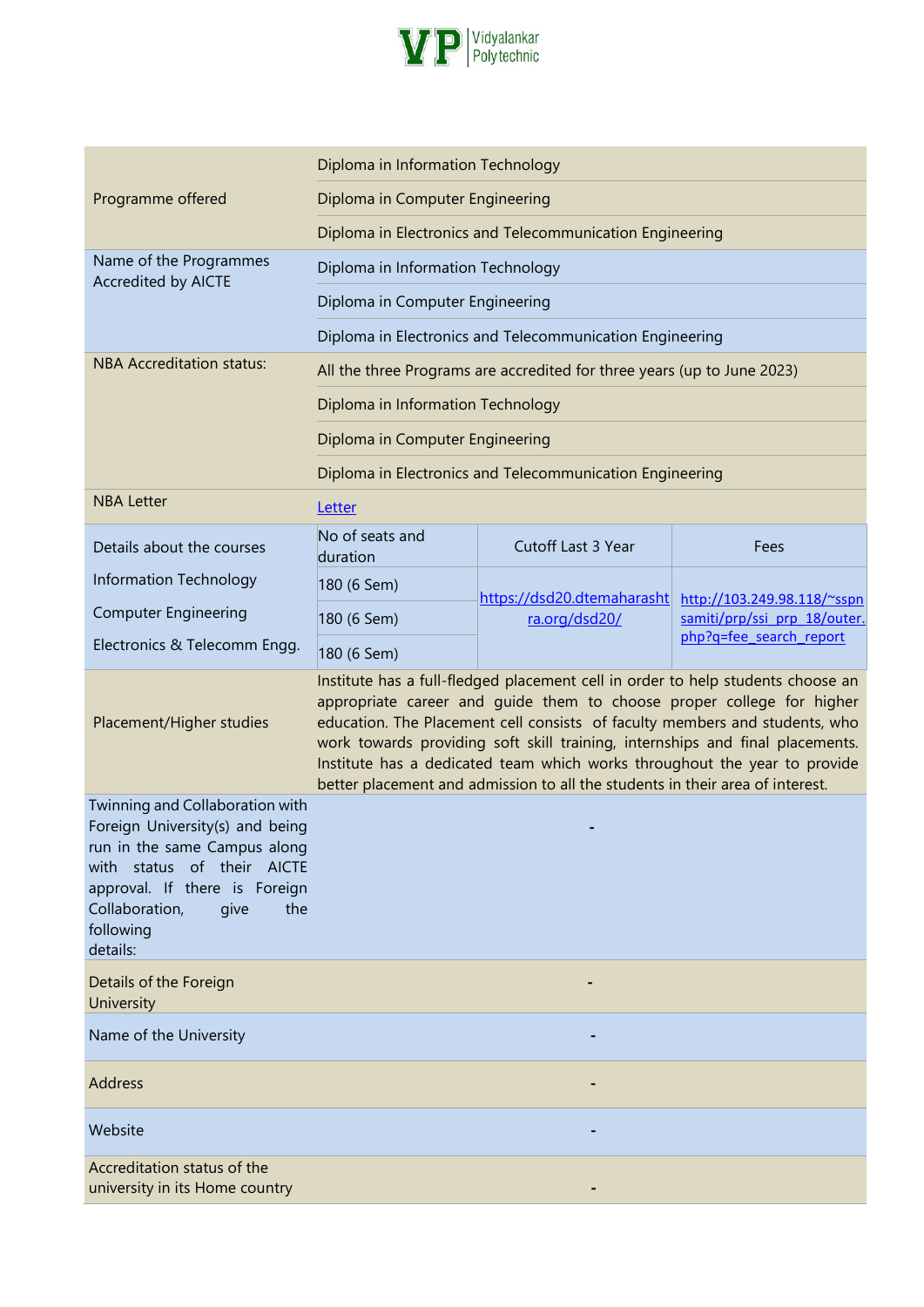

| Whether the degree offered is<br>equivalent to an Indian degree?<br>if yes, the name of the agency<br>which has approved equivalence.<br>If no, implications for students in<br>terms of pursuit of higher studies<br>in India and abroad and job both<br>within and outside the country- |                |
|-------------------------------------------------------------------------------------------------------------------------------------------------------------------------------------------------------------------------------------------------------------------------------------------|----------------|
| Nature of collaboration                                                                                                                                                                                                                                                                   |                |
| Conditions of collaboration                                                                                                                                                                                                                                                               |                |
| Complete details of Payment a<br>student has to make to get full<br>benefit of collaborations                                                                                                                                                                                             |                |
| For each program collaborated<br>provide the following:                                                                                                                                                                                                                                   |                |
| Program focus                                                                                                                                                                                                                                                                             |                |
| No of seats                                                                                                                                                                                                                                                                               |                |
| <b>Admission procedure</b>                                                                                                                                                                                                                                                                |                |
| Fees (as approved by state<br>government)                                                                                                                                                                                                                                                 |                |
| Placement facility                                                                                                                                                                                                                                                                        |                |
| Placement records for last three<br>years with minimum salary,<br>maximum salary and average<br>salary                                                                                                                                                                                    |                |
| Whether the collaboration<br>Programme is approved by<br>AICTE?<br>If not whether the                                                                                                                                                                                                     |                |
| Domestic/Foreign University has<br>applied to AICTE for approval                                                                                                                                                                                                                          |                |
| Faculty                                                                                                                                                                                                                                                                                   |                |
| Course/ Branch wise list<br>Of Faculty members                                                                                                                                                                                                                                            | www.vpt.edu.in |
| <b>Permanent Faculty</b>                                                                                                                                                                                                                                                                  | 57             |
| <b>Adjunct Faculty</b>                                                                                                                                                                                                                                                                    |                |
| Permanent Faculty: student Ratio                                                                                                                                                                                                                                                          | 1:21           |
| No of Faculty Employed<br>and left during the last three years                                                                                                                                                                                                                            | 02 (left)      |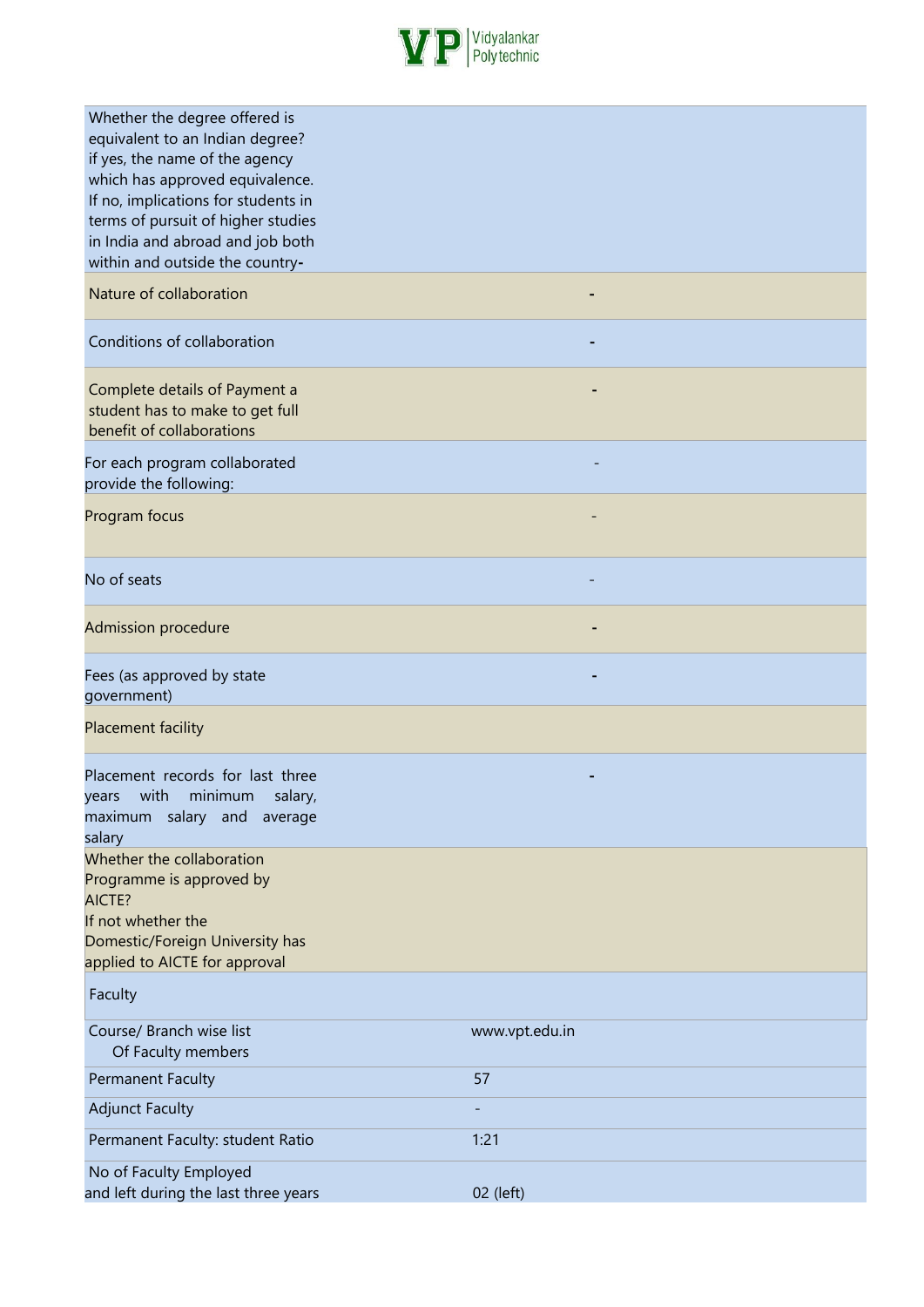

| Profile of Vice<br>Chancellor/Director/<br>Principal/Faculty                 | Principal:                                                                                                                                                                                                                                                                                                          | 3fa8-9887-ee878d28f653                                               |                             |           |               |                   | https://acrobat.adobe.com/link/review?uri=urn:aaid:scds:US:82bc1591-77cf-                                                |                 |                       |               |            |
|------------------------------------------------------------------------------|---------------------------------------------------------------------------------------------------------------------------------------------------------------------------------------------------------------------------------------------------------------------------------------------------------------------|----------------------------------------------------------------------|-----------------------------|-----------|---------------|-------------------|--------------------------------------------------------------------------------------------------------------------------|-----------------|-----------------------|---------------|------------|
|                                                                              |                                                                                                                                                                                                                                                                                                                     | Faculty of Computer Engineering:<br>5099-30b1-90a2-633fe9b5fab9      |                             |           |               |                   | https://acrobat.adobe.com/link/review?uri=urn:aaid:scds:US:f91acae2-                                                     |                 |                       |               |            |
|                                                                              |                                                                                                                                                                                                                                                                                                                     | Faculty of Information Technology:<br>e0-a6ea-375f-8514-a80a1d174d33 |                             |           |               |                   | https://acrobat.adobe.com/link/review?uri=urn:aaid:scds:US:326ec3                                                        |                 |                       |               |            |
|                                                                              |                                                                                                                                                                                                                                                                                                                     | d9-3605-33d5-8f50-ea46fdca6cab                                       |                             |           |               |                   | Faculty of Electronics and Telecommunication Engg.:<br>https://acrobat.adobe.com/link/review?uri=urn:aaid:scds:US:cf8abe |                 |                       |               |            |
| Fee                                                                          |                                                                                                                                                                                                                                                                                                                     |                                                                      |                             |           |               |                   |                                                                                                                          |                 |                       |               |            |
| Fee approved by State Fee<br>Committee<br>For Academic Year 2021-22          |                                                                                                                                                                                                                                                                                                                     |                                                                      |                             |           |               | 68500/-           |                                                                                                                          |                 |                       |               |            |
| Time Schedule for payment of<br>fees for the entire programme                |                                                                                                                                                                                                                                                                                                                     |                                                                      |                             |           |               | July to September |                                                                                                                          |                 |                       |               |            |
| No. of Fee waivers granted with<br>TFWS amount and name of<br>students       | 18                                                                                                                                                                                                                                                                                                                  |                                                                      |                             |           |               |                   |                                                                                                                          |                 |                       |               |            |
| Number of scholarships offered<br>by the Institution,<br>duration and amount |                                                                                                                                                                                                                                                                                                                     |                                                                      |                             |           |               |                   | As per central Government and Government of Maharashtra norms                                                            |                 |                       |               |            |
| Criteria for fee<br>waivers/scholarship                                      | 1. Social welfare department offers scholarship / free ship for OBC, SBC, VJNT<br>(Income less than Rs.8.00 Lakhs), SC, ST (No income limit) category students<br>2. Eligibility Income > Rs. 2.5 lakhs to $\leq$ Rs. 8 Lakhs with 60% minimum<br>marks<br>3. Minority Scholarship - Income less than Rs.8.00 Lakhs |                                                                      |                             |           |               |                   |                                                                                                                          |                 |                       |               |            |
| Admission                                                                    |                                                                                                                                                                                                                                                                                                                     |                                                                      |                             |           |               |                   |                                                                                                                          |                 |                       |               |            |
| Admission - Sanctioned                                                       |                                                                                                                                                                                                                                                                                                                     |                                                                      |                             |           | IF.           |                   | co                                                                                                                       |                 |                       | EJ            |            |
| Intake                                                                       |                                                                                                                                                                                                                                                                                                                     | 2002                                                                 |                             |           | 60            |                   | 60                                                                                                                       |                 |                       | 60            |            |
|                                                                              |                                                                                                                                                                                                                                                                                                                     | 2004                                                                 |                             |           | 60            |                   | 60                                                                                                                       |                 |                       | 90            |            |
|                                                                              |                                                                                                                                                                                                                                                                                                                     | 2005                                                                 |                             |           | 60            |                   | 60                                                                                                                       |                 |                       | 120           |            |
|                                                                              |                                                                                                                                                                                                                                                                                                                     | 2007                                                                 |                             |           | 60            |                   | 120                                                                                                                      |                 |                       | 120           |            |
|                                                                              |                                                                                                                                                                                                                                                                                                                     | 2008                                                                 |                             |           | $60 + 60$     |                   | 120+60                                                                                                                   |                 |                       | 120+60        |            |
| <b>Current Intake</b>                                                        |                                                                                                                                                                                                                                                                                                                     | 2009<br>2020                                                         |                             |           | 120+60<br>180 |                   | 120+60<br>180                                                                                                            |                 |                       | 120+60<br>180 |            |
| Category wise student                                                        |                                                                                                                                                                                                                                                                                                                     | <b>OP</b>                                                            | <b>OBC</b>                  | <b>SC</b> | <b>ST</b>     | VJ                | <b>NT1</b>                                                                                                               | NT <sub>2</sub> | NT <sub>3</sub>       | <b>SBC</b>    | <b>OHR</b> |
| admission                                                                    | $21 - 22$                                                                                                                                                                                                                                                                                                           | 303                                                                  | 64                          | 64        | 02            | 03                | 10                                                                                                                       | 05              | 07                    | 12            |            |
|                                                                              | $20 - 21$                                                                                                                                                                                                                                                                                                           | 307                                                                  | 63                          | 48        | 02            | $\pmb{0}$         | 25                                                                                                                       | $\mathbf 0$     | $\mathbf 0$           | 09            |            |
|                                                                              | 19-20                                                                                                                                                                                                                                                                                                               | 250                                                                  | 45                          | 48        | 01            | 01                | 05                                                                                                                       | 06              | 01                    | 04            |            |
| Institute Quota Admission                                                    |                                                                                                                                                                                                                                                                                                                     |                                                                      | <b>Application received</b> |           |               |                   |                                                                                                                          |                 | <b>Admission done</b> |               |            |
|                                                                              | $21 - 22$                                                                                                                                                                                                                                                                                                           |                                                                      |                             | 555       |               |                   |                                                                                                                          |                 | 514                   |               |            |
|                                                                              | $20 - 21$                                                                                                                                                                                                                                                                                                           |                                                                      |                             |           |               |                   |                                                                                                                          |                 | 454                   |               |            |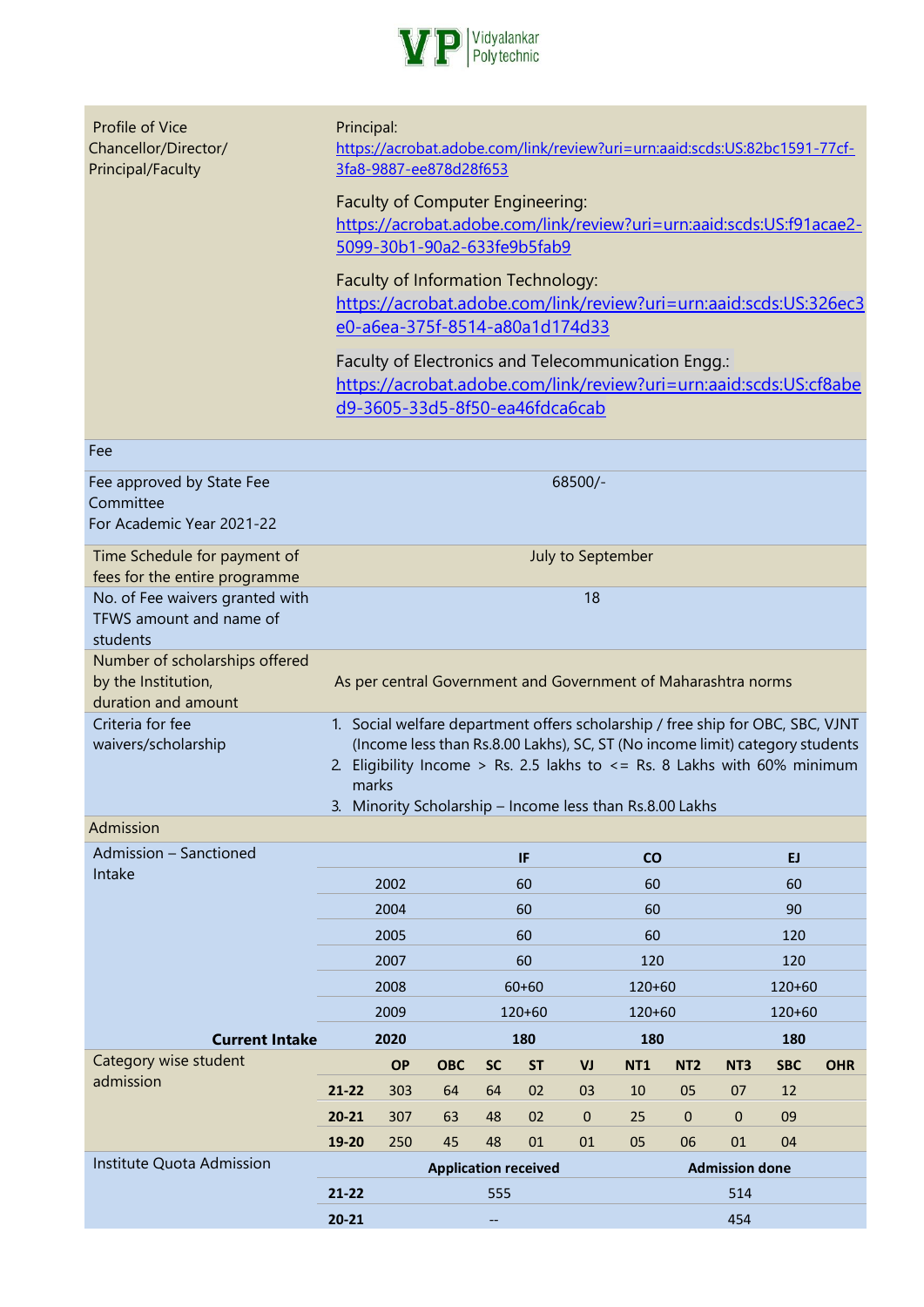

|                                                                    | 19-20                                         | 496                                                                                          | 473                                                                                      |  |  |  |  |
|--------------------------------------------------------------------|-----------------------------------------------|----------------------------------------------------------------------------------------------|------------------------------------------------------------------------------------------|--|--|--|--|
| <b>Admission Procedure</b><br><b>Details of Admission</b>          |                                               | Admission is carried out on the basis of 10 <sup>th</sup> Marks<br>www.dtemaharashtra.gov.in |                                                                                          |  |  |  |  |
| <b>Seat Allocated</b>                                              |                                               | 80% for Government Quota                                                                     |                                                                                          |  |  |  |  |
| <b>Admission Calendar</b>                                          | 20% for Institute Quota                       | 07.09.2021 Last date of request for applications                                             |                                                                                          |  |  |  |  |
|                                                                    |                                               | 07.09.2021 Last date of submission of applications                                           |                                                                                          |  |  |  |  |
|                                                                    | 02.10.2021 Dates for announcing final results |                                                                                              |                                                                                          |  |  |  |  |
|                                                                    | 02.10.2021 Release of admission list          |                                                                                              |                                                                                          |  |  |  |  |
|                                                                    |                                               | 25.10.2021 Last date for closing of admission                                                |                                                                                          |  |  |  |  |
|                                                                    |                                               | 01.10.2021 Starting of the Academic session                                                  |                                                                                          |  |  |  |  |
| Admission fee refund policy                                        | clearly notified.                             |                                                                                              | Refund rules as per the information brochure published on DTE portal are                 |  |  |  |  |
| Criteria and Weightages for<br>Admission                           | Test, marks in qualifying<br>examination etc. | Describe each criterion with its<br>respective weightages i.e. Admission                     | 100% weightage on 10 <sup>th</sup> Marks                                                 |  |  |  |  |
|                                                                    | acceptance, if any                            | Mention the minimum level of                                                                 | 35%                                                                                      |  |  |  |  |
|                                                                    | Display marks scored in                       | Test etc. and in aggregate for all<br>candidates who were admitted                           | www.dtemaharashtra.gov.in                                                                |  |  |  |  |
| List of Applicants                                                 |                                               |                                                                                              |                                                                                          |  |  |  |  |
| <b>Results of Admission Under</b><br>Management seats/Vacant seats |                                               | Composition of selection team for<br>admission under Management Quota                        | Ms. Vaishali<br>Malkar                                                                   |  |  |  |  |
|                                                                    |                                               | Score of the individual candidate                                                            | <b>General Merit List</b>                                                                |  |  |  |  |
|                                                                    |                                               | admitted arranged in order or merit                                                          | First Year Merit List (2020-21).pdf                                                      |  |  |  |  |
|                                                                    |                                               | List of candidate who have been                                                              | <b>General Merit List</b>                                                                |  |  |  |  |
|                                                                    | offered admission                             |                                                                                              | First Year Merit List (2020-21).pdf                                                      |  |  |  |  |
| Information of Infrastructure and<br>other resources Available     | and size of each                              | Number of Class Rooms                                                                        | 23 no. (60 sq. m. each)                                                                  |  |  |  |  |
|                                                                    | and size of each                              | Number of Tutorial rooms                                                                     | 5 no (40 sq. m. each)                                                                    |  |  |  |  |
|                                                                    | each                                          | Number of Laboratories and size of                                                           | 20 no (54 sq. m. each)                                                                   |  |  |  |  |
|                                                                    | of each                                       | Number of Drawing Halls with capacity One (133 Sq. m.)                                       |                                                                                          |  |  |  |  |
|                                                                    | capacity of<br>Each                           | Number of Computer Centers with                                                              | 0ne (168 Sq. m.)                                                                         |  |  |  |  |
|                                                                    | <b>Central Examination</b><br>of each         | Facility, Number of rooms and capacity                                                       | 0ne (52 Sq. m.)                                                                          |  |  |  |  |
|                                                                    |                                               | nodes, Internet Bandwidth etc.)                                                              | Online examination facility (Number of 270 nodes with 300 internet<br>bandwidths in Mbps |  |  |  |  |
|                                                                    | disabled                                      | Barrier Free Built Environment for                                                           | Yes                                                                                      |  |  |  |  |
|                                                                    | and elderly persons                           |                                                                                              |                                                                                          |  |  |  |  |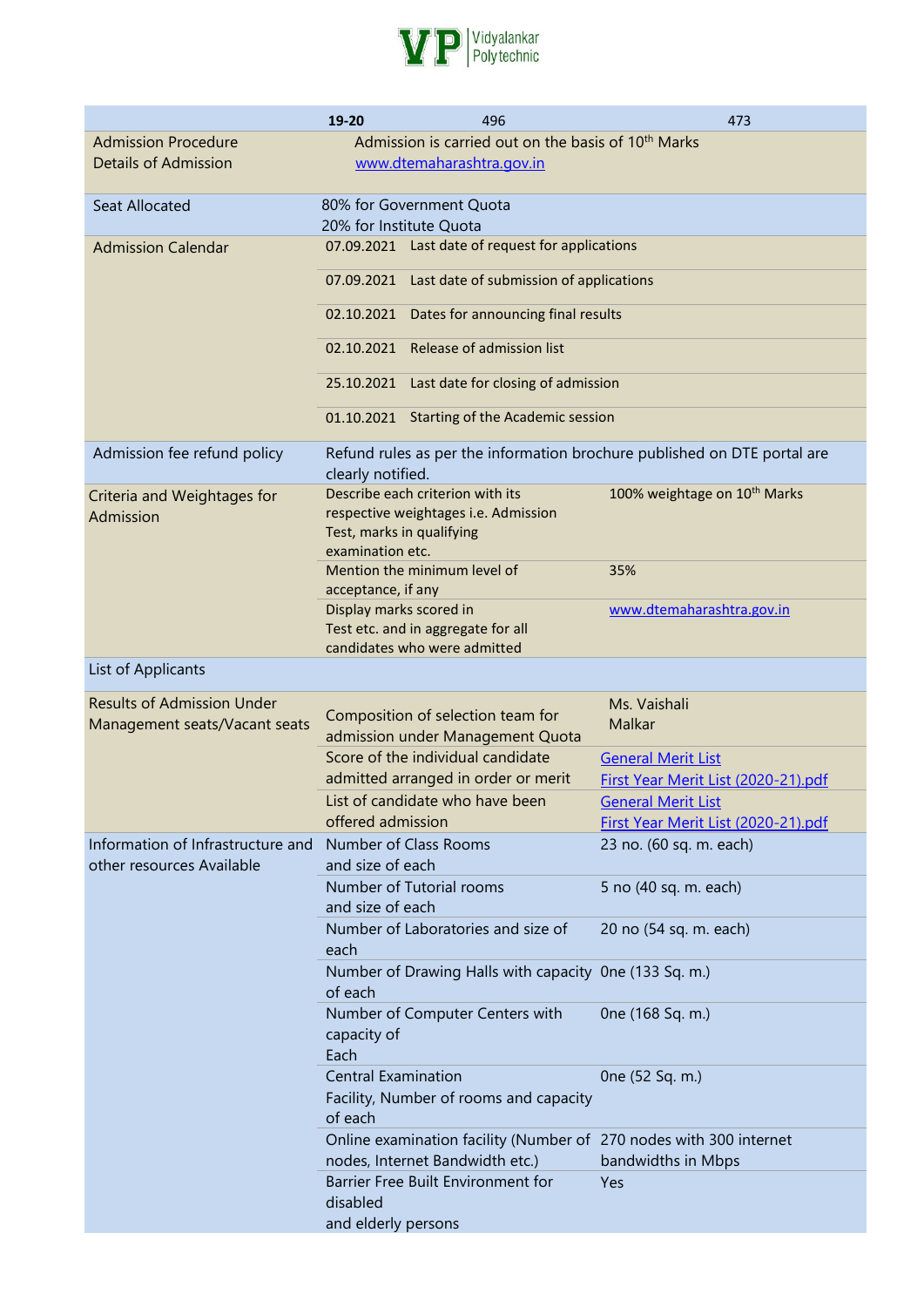

|                                                                       | <b>Occupancy Certificate</b>                                                                                                                                                                         | Yes                                                                                                                                                       |
|-----------------------------------------------------------------------|------------------------------------------------------------------------------------------------------------------------------------------------------------------------------------------------------|-----------------------------------------------------------------------------------------------------------------------------------------------------------|
|                                                                       | Fire and Safety Certificate                                                                                                                                                                          | Yes                                                                                                                                                       |
|                                                                       | <b>Hostel Facilities</b>                                                                                                                                                                             | <b>No</b>                                                                                                                                                 |
| Library                                                               | Number of Library books/<br>Titles/ Journals available (program-<br>wise)                                                                                                                            | www.vpt.edu.in                                                                                                                                            |
|                                                                       | List of online National/<br>International Journals subscribed                                                                                                                                        | www.vpt.edu.in                                                                                                                                            |
|                                                                       | E- Library facilities                                                                                                                                                                                | Yes                                                                                                                                                       |
| Laboratory and Workshop                                               | Laboratory Details for<br>Electronics & Tele-Comm. Engg.<br>Computer Engq.<br><b>Information Technology</b><br>List of Experiments setup in each                                                     |                                                                                                                                                           |
|                                                                       | laboratory/workshop                                                                                                                                                                                  |                                                                                                                                                           |
|                                                                       | Electronics & Tele-Comm. Engg.<br>Computer Engq.<br><b>Information Technology</b>                                                                                                                    |                                                                                                                                                           |
| <b>Computing Facilities</b>                                           |                                                                                                                                                                                                      |                                                                                                                                                           |
| Internet Bandwidth                                                    | 300 MBPS                                                                                                                                                                                             |                                                                                                                                                           |
| Number and<br>configuration of System                                 | Adequate                                                                                                                                                                                             |                                                                                                                                                           |
| Total number of systems<br>connected by LAN                           | All                                                                                                                                                                                                  |                                                                                                                                                           |
| Total number of systems<br>connected by WAN                           | All                                                                                                                                                                                                  |                                                                                                                                                           |
| Major software packages<br>available                                  | As per the requirement of the syllabus                                                                                                                                                               |                                                                                                                                                           |
| Special purpose facilities<br>available (conduction of online<br>etc) | Virtualized computing environment using opensource software has been<br>Meetings/Webinars/Workshops PROXMOX virtual engine. This cluster is used for sharing resources that can be<br>used for IAAS. | created for sharing resources. Four high end machines have been clustered with                                                                            |
| Innovation cell                                                       |                                                                                                                                                                                                      |                                                                                                                                                           |
| Social Media Cell                                                     | after and handles communication over various social media platforms.<br>The social media links:<br>Facebook<br><b>Twitter</b><br><b>Instagram YouTube</b>                                            | VP has corporate communication cell driven by the faculty members who looks                                                                               |
| <b>Facilities available</b>                                           |                                                                                                                                                                                                      |                                                                                                                                                           |
| Games and Sports<br><b>Facilities</b>                                 | To inculcate the love of sports and to cater to the needs of<br>sports enthusiasts on the campus, the Institute has well-<br>maintained sports facilities.                                           |                                                                                                                                                           |
| <b>Extra-Curricular Activities</b>                                    | $\bullet$<br>the banner Alilā, introduces creative spaces/blocks.                                                                                                                                    | To boost this intelligent creative spark in young minds, Vidyalankar, under<br>"Friday Paathshala" is an event to look forward to with great anticipation |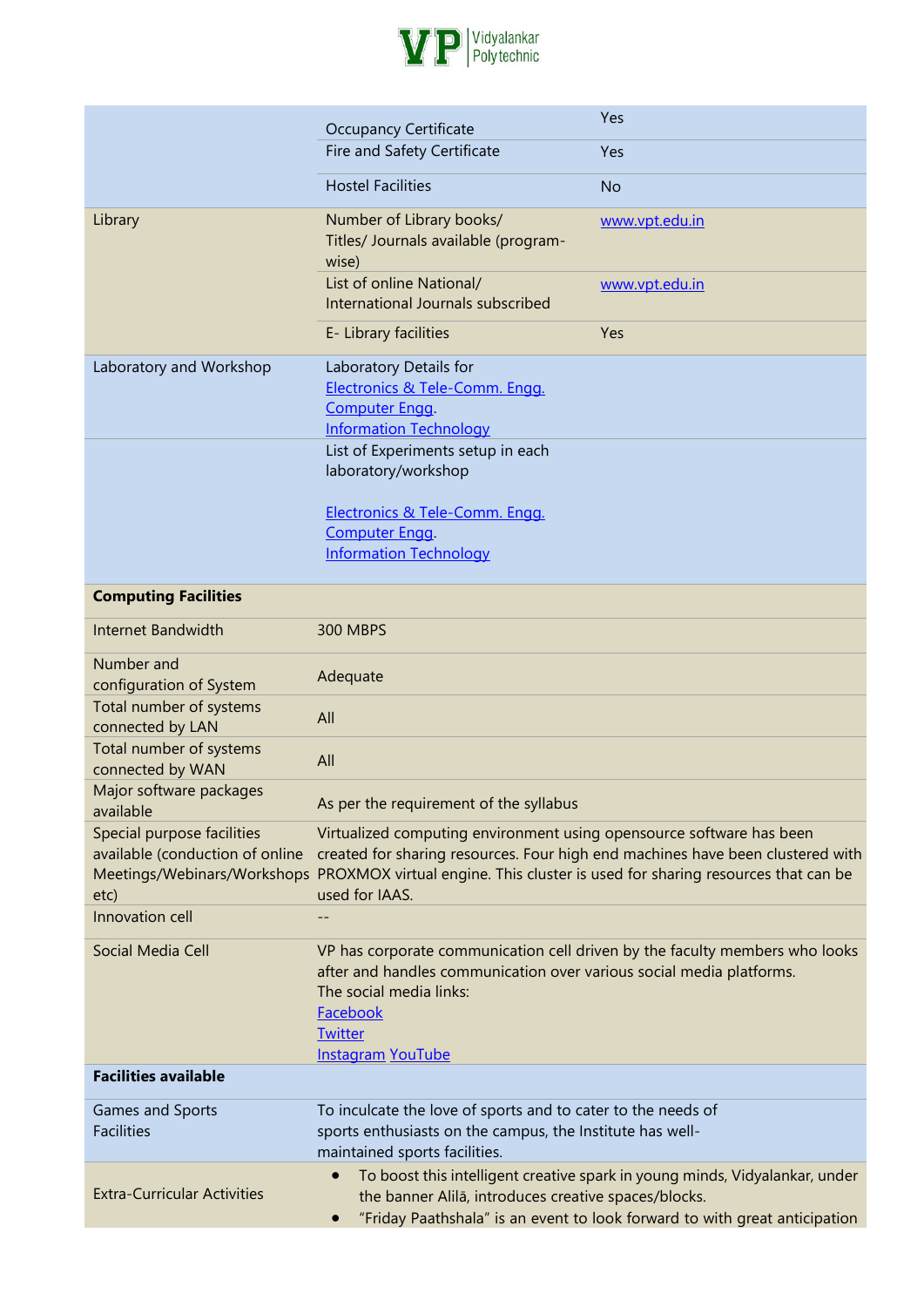

|                        | on Fridays between 4.45 pm to 6.30 pm. It gives students a reinvigorating<br>break from academics and puts them in an entertaining mood. Dance,<br>movie screenings, skit, rock shows, workshops and many<br>more<br>entertaining events give them an opportunity to enjoy fun-filled events<br>on campus.<br>VERVE the Annual Festival is organized which consists of technical, literary,<br>$\bullet$<br>sports and cultural activities. |
|------------------------|---------------------------------------------------------------------------------------------------------------------------------------------------------------------------------------------------------------------------------------------------------------------------------------------------------------------------------------------------------------------------------------------------------------------------------------------|
| Soft Skill Development | Language Laboratory:                                                                                                                                                                                                                                                                                                                                                                                                                        |
| <b>Facilities</b>      | i-tell- a language lab software is helpful for an interactive session                                                                                                                                                                                                                                                                                                                                                                       |

V-Clarion- A English Literary Club to promote LSRW skills among students

## **Teaching Learning Process**

| Curricula and syllabus for each<br>of the programmes as approved<br>by MSBTE                                        | www.vpt.edu.in                                                                                                                                                                                                                                            |
|---------------------------------------------------------------------------------------------------------------------|-----------------------------------------------------------------------------------------------------------------------------------------------------------------------------------------------------------------------------------------------------------|
| Academic Calendar of the<br><b>MSBTE</b>                                                                            | <b>Academic Calendar</b>                                                                                                                                                                                                                                  |
| Academic Time Table with the<br>name of the faculty members<br>handling the Course<br>Teaching Load of each Faculty | Information Technology<br><b>Computer Engineering</b><br><b>Electronics and Telecommunication</b>                                                                                                                                                         |
| Internal Continuous Evaluation<br>System and<br>place                                                               | As per designation and expertise.<br>Internal Assessment - Twice in a semester<br>Practical / Tutorial evaluation - Weekly<br><b>Assignments - Monthly</b><br>Class tests-twice in a semester                                                             |
| Student's assessment of Faculty,<br>system in place                                                                 | In every semester student's feedback is taken twice for<br>every course and faculty associated with their class/ course. This feedback is<br>analyzed and discussed with concerned faculty in the presence of Head of the<br>Department and<br>Principal. |
| Enrollment and Placement details Placement Details<br>of students in last three years                               |                                                                                                                                                                                                                                                           |

of students in last three years

| Research Projects/Consultancy Works                                  |                                                                                                                                                                                                                                                                                                                                                                                                        |
|----------------------------------------------------------------------|--------------------------------------------------------------------------------------------------------------------------------------------------------------------------------------------------------------------------------------------------------------------------------------------------------------------------------------------------------------------------------------------------------|
| Number of Projects carried<br>out, funding agency, grant<br>received | Smart Locker<br>$\bullet$<br><b>Pulse Oximeter</b><br>$\bullet$<br><b>Energy Meter</b><br>$\bullet$<br>Data Scraper for Google Maps<br>$\bullet$<br>Web Scraper for LinkedIn<br>$\bullet$<br><b>IoT Development Kit-BSc IT</b><br>$\bullet$                                                                                                                                                            |
|                                                                      | Mumbai Fire Brigade Mobile App<br>$\bullet$<br>Mumbai Fire Brigade Inspection Application<br>$\bullet$<br>Mumbai Municipal Corporation (24x7) Mobile Suite<br>$\bullet$<br><b>BEST Leave Management Application</b><br>$\bullet$<br>Vidyalankar Polytechnic CIAAN Management System<br><b>VScrutor Application for Mumbai Police</b><br>$\bullet$<br>Interrogation Management System for Mumbai Police |